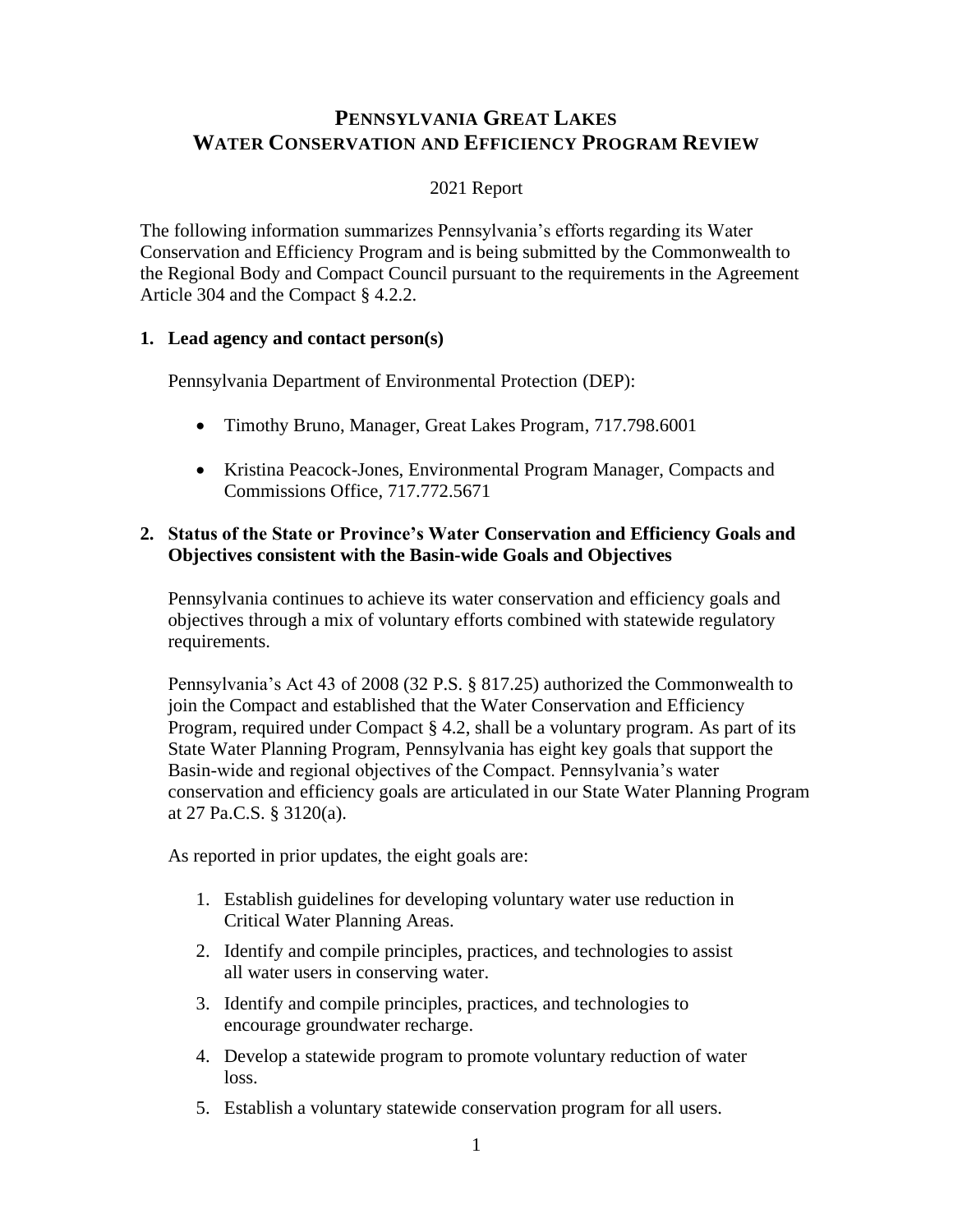- 6. Develop educational programs for households, industry, and other water users.
- 7. Facilitate Governor's Water Conservation and Efficiency Award Program (currently facilitated through the Governor's Awards for Environmental Excellence).
- 8. Establish voluntary water use reduction goals for all users.

In 2021, DEP continued the process of reviewing and updating the State Water Plan in accordance with the Water Resources Planning Act (Act 220 of 2002, P.L. 1776, No. 220, 27 Pa.C.S. §§ 3101 et. seq.). The update used the eight Water Conservation and Efficiency Program goals as benchmarks to craft revisions adhering to the objectives, policies, and purposes of the Water Resources Planning Act. Revisions will address regional and statewide priorities; filling gaps from the previous plan and examining emerging issues. The Great Lakes Water Resources Committee, consisting of members from government, non-governmental organizations, and private industry are conducting meetings to review and update the Great Lakes Basin sections of the plan (Lake Erie and Lake Ontario-Genesee River Basins). The update to the Plan is scheduled for 2022.

In 2021, DEP continued a partnership with Pennsylvania Sea Grant and Pennsylvania State University to update the Pennsylvania Lake Erie Water and Land Technical Resources website (WALTeR). This website provides a portal to DEP partner agencies and organizations that focus on land and water issues in the Pennsylvania Lake Erie Basin. WALTeR provides access to pertinent spatial data, water conservation and efficiency information, materials, and outreach programs. It can be accessed at [https://pawalter.psu.edu/.](https://pawalter.psu.edu/)

In 2021, Pennsylvania continued participating in the U.S. Environmental Protection Agency's (EPA) collaboration under the National Water Reuse Action Plan (WRAP). Pennsylvania contributed information on projects, regulations, guidance, and policies within the state regarding potable, onsite non-potable, and other end-use applications.

Pennsylvania has several regulatory programs, administered by DEP and the Public Utility Commission, that support the objectives of water use reduction, water loss reduction, and overall water conservation. These regulatory programs are established on a statewide basis, independent of the Great Lakes Compact, and are implemented on an on-going basis. The programs, which primarily involve public water supply agencies and water users who withdraw 10,000 gallons of water per day or more on a 30-day average, are discussed in further detail in Section 4 of this report.

As previously reported, DEP implements an electronic Drought Emergency Application for use by golf courses, public water suppliers and athletic field operators who must submit plans for water use to DEP in meeting regulations under the Pennsylvania Emergency Management Agency towards conserving water and ending non-essential water uses during drought emergency declarations. This system allows submission of electronic plans via DEP's website, and it generates notifications to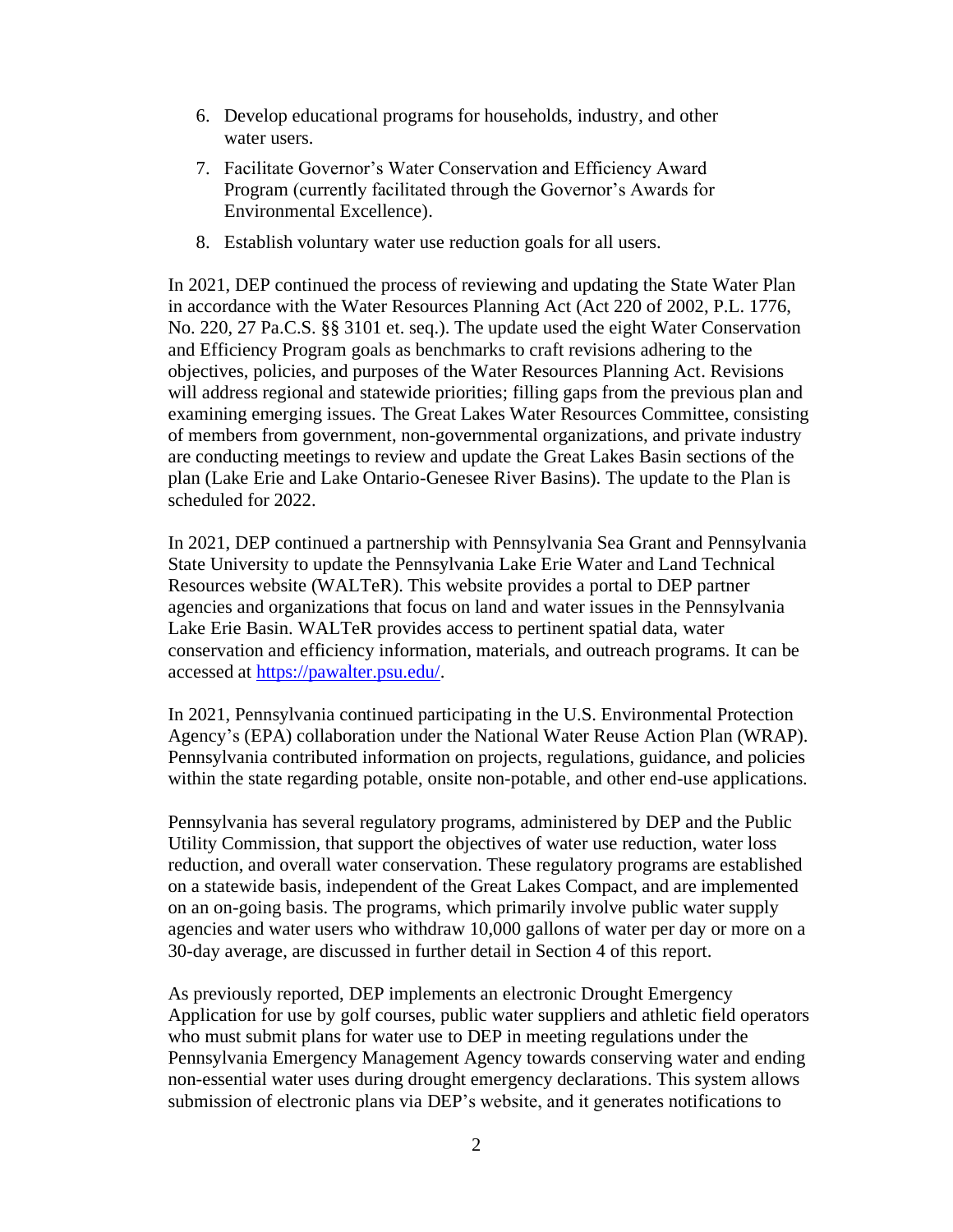known entities to provide information, guidance, and requirements during a drought emergency.

In 2021, DEP was unable to continue targeted conservation and efficiency education and training to public water suppliers in Pennsylvania's Great Lakes Basin due to COVID-19. DEP is considering how to utilize online training delivery methods to increase water infrastructure management and reduce non-revenue public water use. Although, education and outreach efforts reported in previous years appear to be beneficial in the 2020 Water Year.

During the 2020 Water Year, Pennsylvania observed a significant decline in overall water use, recording the lowest daily withdrawal amounts since the inception of the Compact and Agreement. Withdrawal amounts decreased from 38.1 million gallons per day (mgd) in 2019 to 30.5 mgd in 2020, representing a year-over-year decline of 20 percent.

The change from the previous year was due to a 13 percent decrease in water use for public water supplies, from 31.4 mgd in 2019 to 27.5 mgd in 2020, in addition to the closing of a large Self-Supply Industrial facility in 2019. Much of this public water use decline is a success story. The largest public water supplier in the Pennsylvania Great Lakes Basin, the Erie City Water Authority, reduced non-revenue water loss by 3.2 mgd during the 2020 Water Year. Public water supplies accounted for 90 percent of Pennsylvania's Great Lakes water use and consisted of 83 percent of the 3.3 mgd total consumptive use.

The next largest water use sector was Self-Supplied Livestock with a total withdrawal amount of 2.4 mgd.

#### **3. Water Conservation and Efficiency Program Overview**

Pennsylvania's Water Conservation and Efficiency Program is implemented through a mix of voluntary efforts combined with statewide regulatory requirements. Pennsylvania's Act 43 of 2008 authorizes the use of a voluntary Water Conservation and Efficiency Program. As part of its State Water Planning Program, Pennsylvania has eight key goals that support the Basin-wide and regional objectives of the Compact. In addition, regulatory programs that support and complement water conservation and efficiency goals and objectives are already in place through other statewide laws and policies of the Commonwealth. Most water use in Pennsylvania's Great Lakes Basin is attributable to public water supplies. Public water supply agencies throughout the Commonwealth are required to obtain a water allocation permit for surface water sources, with approvals of systems metering, use justification, drought management, and water conservation and efficient use elements included in the permitting process that implements the Water Rights Act (Act 365 of 1939, 32 P.S. §§ 63 et seq.).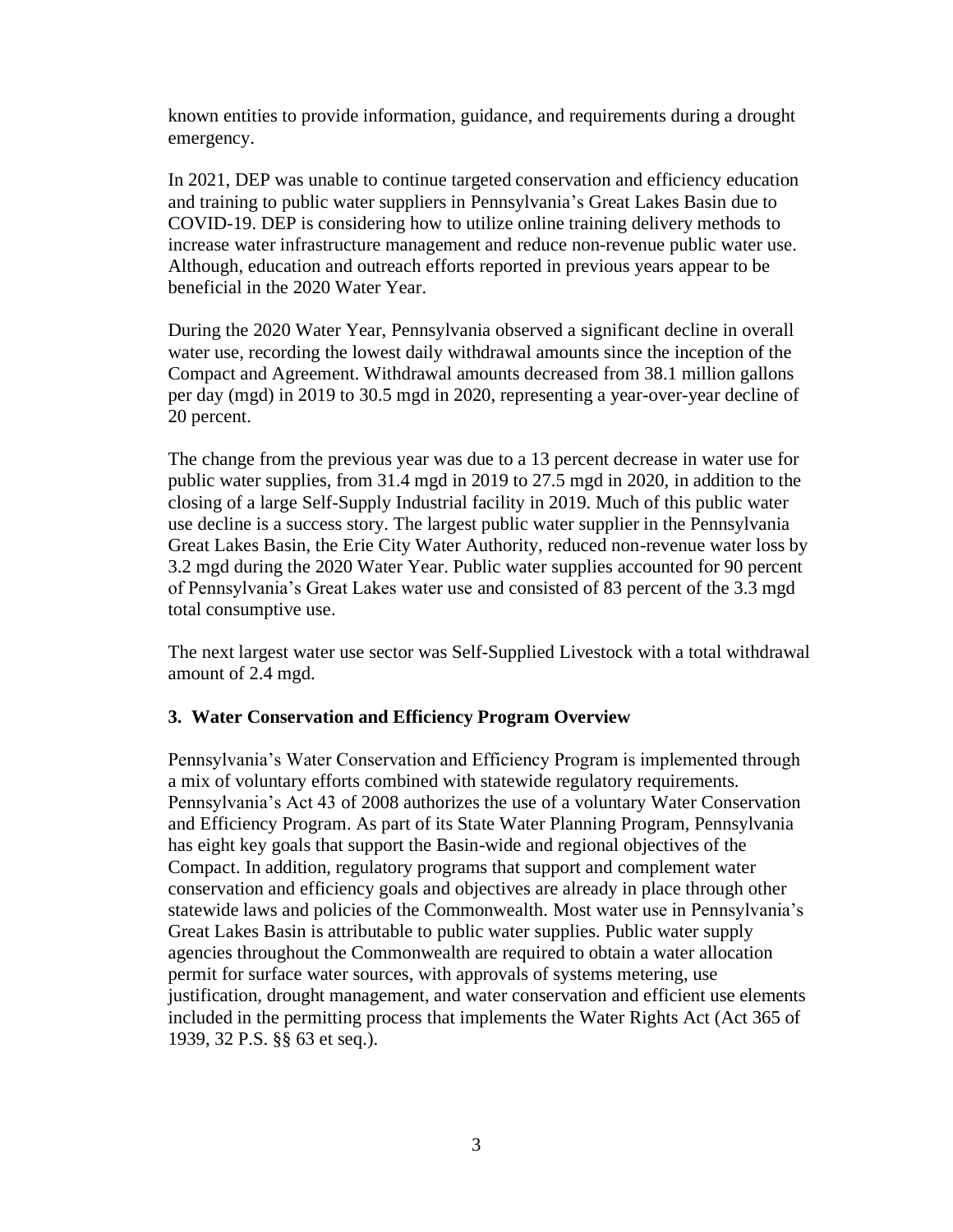*Pennsylvania regulatory programs with citations and summaries include the following:*

*The Great Lakes-St. Lawrence River Basin Water Resources Compact* (32 P.S. §§ 817.21 et seq.) — Specifically, 32 P.S. § 817.25 states that DEP, "shall have the power and duty to: … (2) Administer and implement within the basin a water conservation and efficiency program required under Compact § 4.2. Such a program shall be a voluntary program, utilizing the provisions of 27 Pa.C.S. § 3120 (relating to water conservation)."

*Water Resources Planning Act (Act 220 of 2002, 27 Pa.C.S.* §§ *3101 et. seq.)* — Act 220 of 2002 authorizes DEP to build capacity to the water use reporting system to develop a program for water users to record their voluntary water conservation and efficiency efforts.

[www.legis.state.pa.us/cfdocs/legis/li/uconsCheck.cfm?yr=2002&sessInd=0&act=220](http://www.legis.state.pa.us/cfdocs/legis/li/uconsCheck.cfm?yr=2002&sessInd=0&act=220)

*Water Rights Act (Act 365 of 1939) Pennsylvania Surface Water Allocation Program* — Under this act, public water supply agencies must obtain Water Allocation Permits from DEP to acquire rights to use surface water sources in Pennsylvania. Included in the review of permit applications, DEP considers the conservation, development, and use to the best advantage of existing sources of water supply. Permits generally contain requirements to implement water conservation programs, adopt drought contingency plans and submit annual permit compliance reports. [www.legis.state.pa.us/cfdocs/legis/li/uconsCheck.cfm?yr=1939&sessInd=0&act=365](http://www.legis.state.pa.us/cfdocs/legis/li/uconsCheck.cfm?yr=1939&sessInd=0&act=365)

## **4. A description of how Pennsylvania promotes Environmentally Sound and Economically Feasible Water Conservation Measures consistent with the regional objectives**

Pennsylvania promotes water conservation measures through coordinated laws and regulations that respect the low overall water use and geographic scope of the Great Lakes Basin in Pennsylvania, but also recognizes the importance of using water wisely and the ability to scale programs should overall resource demands increase in the future.

| <b>OBJECTIVES</b>                                              | LEGISLATIVE OR PROGRAM CITATION                                                                                                                                                                                                                                                                              |
|----------------------------------------------------------------|--------------------------------------------------------------------------------------------------------------------------------------------------------------------------------------------------------------------------------------------------------------------------------------------------------------|
| Guide programs<br>toward long-term<br>sustainable water<br>use | (1) Water Rights Act, 32 P.S. $\S$ 636-637 — Under this act, public<br>water supply agencies must obtain Water Allocation permits from<br>DEP to acquire rights to surface water in PA. In its review of the<br>permit applications, DEP considers water conservation and use of<br>existing water supplies. |
|                                                                | (2) Water Resources and Planning Act (Act 220 of 2002), 27 Pa.C.S.<br>§§ 3117; 3120, authorizes DEP to build capacity of the water use<br>reporting system to develop a program for water users to record<br>their voluntary water conservation and efficiency efforts.                                      |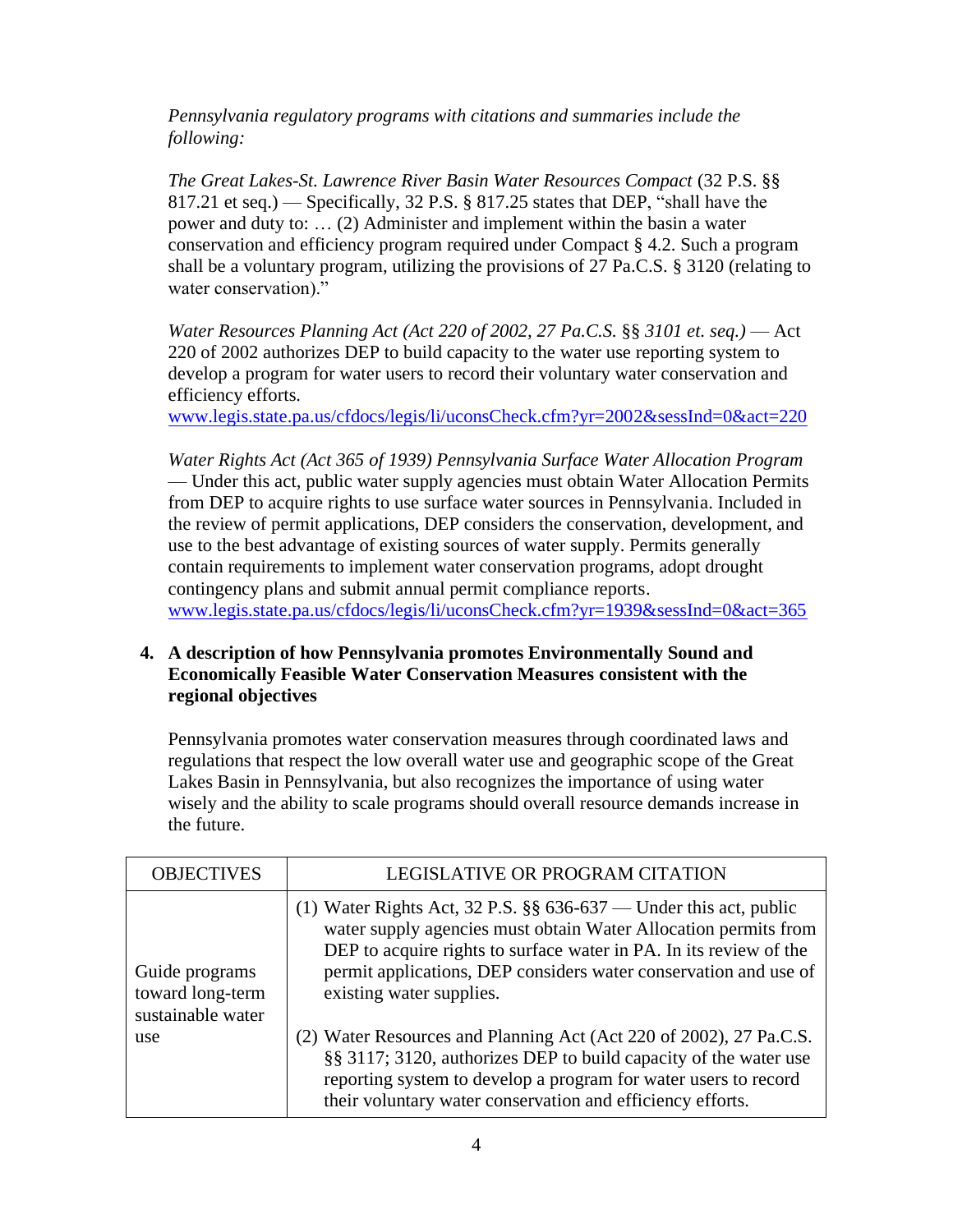| <b>OBJECTIVES</b>                                                                                                                  | LEGISLATIVE OR PROGRAM CITATION                                                                                                                                                                                                                                                                                                                                                                                                                                                                                                                                                                                                                                                                                                                          |
|------------------------------------------------------------------------------------------------------------------------------------|----------------------------------------------------------------------------------------------------------------------------------------------------------------------------------------------------------------------------------------------------------------------------------------------------------------------------------------------------------------------------------------------------------------------------------------------------------------------------------------------------------------------------------------------------------------------------------------------------------------------------------------------------------------------------------------------------------------------------------------------------------|
|                                                                                                                                    | (3) The Pennsylvania Public Utility Commission has provisions in<br>the Pennsylvania Code for water conservation measures for<br>public water suppliers (52 Pa. Code $\S$ 65.11) in the event of<br>short-term water supply deficiencies. In addition, public water<br>suppliers are to encourage customers to implement cost-effective<br>water conservation measures. Rates for water utilities are set with<br>consideration for the following factors: customer education,<br>efficient plumbing fixtures, leak detection, water audits for large<br>non-residential customers, unaccounted for water, and metering<br>(52 Pa. Code § 65.20). This section also requires public water<br>suppliers to file mandatory conservation contingency plans. |
| Adopt and<br>implement supply<br>and demand<br>management to<br>promote efficient<br>use and<br>conservation of<br>water resources | (4) A DEP regulation, which establishes water withdrawal and use<br>registration, monitoring, record-keeping and reporting<br>requirements at 25 Pa. Code §§ 110.201 and 110.301, became<br>effective upon its publication in the Pennsylvania Bulletin on<br>November 15, 2008.<br>This regulation requires water users who withdraw in excess of<br>10,000 gallons per day on a 30-day average or who purchase<br>water through interconnection in excess of 100,000 gallons of<br>water per day or more on a 30-day average to report their water<br>use to DEP. See also, Water Resources and Planning Act (Act                                                                                                                                      |
| Improve<br>monitoring and<br>standardize data<br>reporting among<br>state water<br>conservation and<br>efficiency<br>programs      | 220 of 2002), 27 Pa.C.S. § 3118.<br>(5) Pennsylvania participates in the Great Lakes Regional Water Use<br>Database process. Currently this process is administered by the<br>Great Lakes Commission in consultation with the Council of<br>Great Lakes Governors, to meet the goal of standardizing data<br>reporting among the Jurisdictions (27 Pa.C.S. § 3117). A<br>reporting requirement has been imposed in the Commonwealth<br>on all water uses over 10,000 gallons per day on a 30-day average<br>(27 Pa. C.S. § 3118; 25 Pa. Code §§ 110.201 and 110.301); and<br>any water use for oil and gas development requires submission of<br>a water management plan $(58 \text{ Pa.C.S. } § 3211(m))$ .                                             |
| Develop science,<br>technology, and<br>research                                                                                    | (6) DEP plans to continue to seek the assistance of Pennsylvania Sea<br>Grant and The Pennsylvania State University to focus on<br>developing science, technology, and research in the Great Lakes<br>Basin.                                                                                                                                                                                                                                                                                                                                                                                                                                                                                                                                             |
| Develop education<br>programs and<br>information<br>sharing for all<br>water users                                                 | (7) Water Resources Planning Act (Act 220 of 2002), 27 Pa.C.S. §§<br>3117; 3120, authorizes DEP to build capacity of the water use<br>reporting system to develop a program for water users to record<br>their voluntary water conservation and efficiency efforts.<br>Pennsylvania is considering new ways to increase water                                                                                                                                                                                                                                                                                                                                                                                                                            |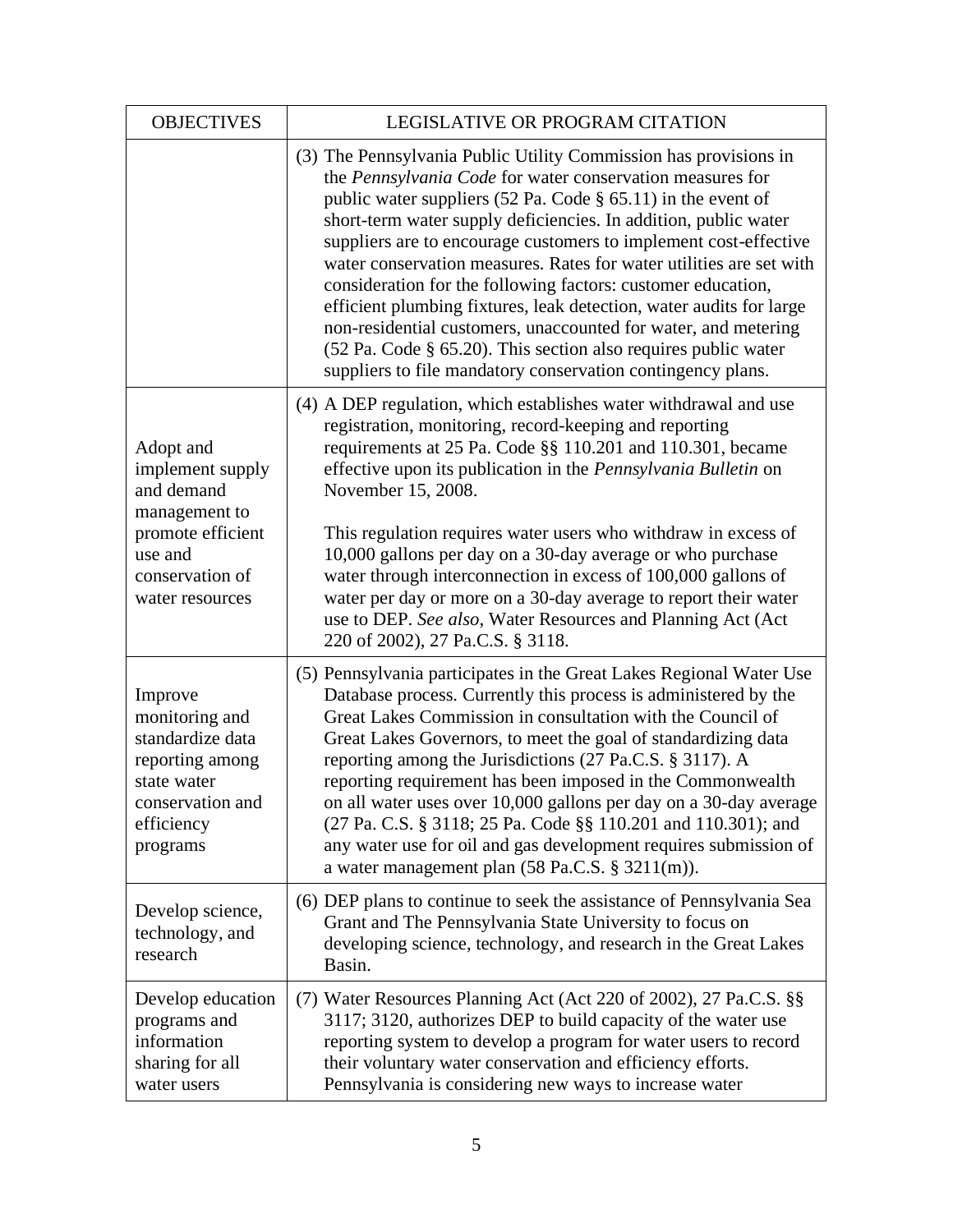| <b>OBJECTIVES</b> | LEGISLATIVE OR PROGRAM CITATION                                                                                                                                                                                                                                                                                                                                                                                                   |
|-------------------|-----------------------------------------------------------------------------------------------------------------------------------------------------------------------------------------------------------------------------------------------------------------------------------------------------------------------------------------------------------------------------------------------------------------------------------|
|                   | conservation and efficiency awareness and enhance commitments<br>made in Resolution 5 of the Compact Council and Resolution 6<br>of the Regional Body. DEP plans to continue to seek the<br>assistance of Pennsylvania Sea Grant and The Pennsylvania State<br>University to increase the level of water conservation and<br>efficiency outreach and education through partnerships within the<br>local and regional communities. |

### **5. Description of the State or Provincial Water Conservation and Efficiency Program implementation timeline and status.**

- a. In 2022, DEP will examine how to extend conservation and efficiency education to public water suppliers in Pennsylvania's Great Lakes Basin through virtual learning formats. Virtual trainings can help increase water operator participation and utility implementation to assist Pennsylvania in achieving conservation and efficiency goals through reductions in non-revenue water loss.
- b. In 2022, DEP will conclude the work of the Great Lakes Water Resources Regional Committee and recommend revisions to the Great Lakes Basin (Lake Erie and Genesee River) sections of the Pennsylvania State Water Plan. The Committee is aiding in the collection and dissemination of data, prioritization of resource availability and protection, and the formation of water use policies in the Basin. Progress and updates can be followed at [www.dep.pa.gov/Business/Water/PlanningConservation/StateWaterPlan](http://www.dep.pa.gov/Business/Water/PlanningConservation/StateWaterPlan)
- c. In 2022, DEP will continue the evaluation of water conservation and efficiency successes through the current Governor's Award for Environmental Excellence. This award is open to any Pennsylvania business, farm, government agency, educational institution, non-profit organization, and individual that has created or participated in the development of a project that promotes environmental stewardship and economic development in the state. Information on the award may be found at [www.dep.pa.gov/About/Awards/EnvironmentalExcellence](http://www.dep.pa.gov/About/Awards/EnvironmentalExcellence)
- d. In 2022, DEP will dedicate segments of the quarterly Pennsylvania Lake Erie Environmental Forum (PA LEEF) to wise water use in Pennsylvania and potential conservation and efficiency program initiatives. PA LEEF is a cooperative program between DEP and Pennsylvania Sea Grant that provides an opportunity for members of the public to learn about Great Lakes activities. More information about future PA LEEF meetings, as well as videos and presentations from previous meetings can be found at [http://seagrant.psu.edu/topics/watershed-planning-and](http://seagrant.psu.edu/topics/watershed-planning-and-monitoring/projects/pennsylvania-lake-erie-environmental-forum-pa-leef)[monitoring/projects/pennsylvania-lake-erie-environmental-forum-pa-leef](http://seagrant.psu.edu/topics/watershed-planning-and-monitoring/projects/pennsylvania-lake-erie-environmental-forum-pa-leef)